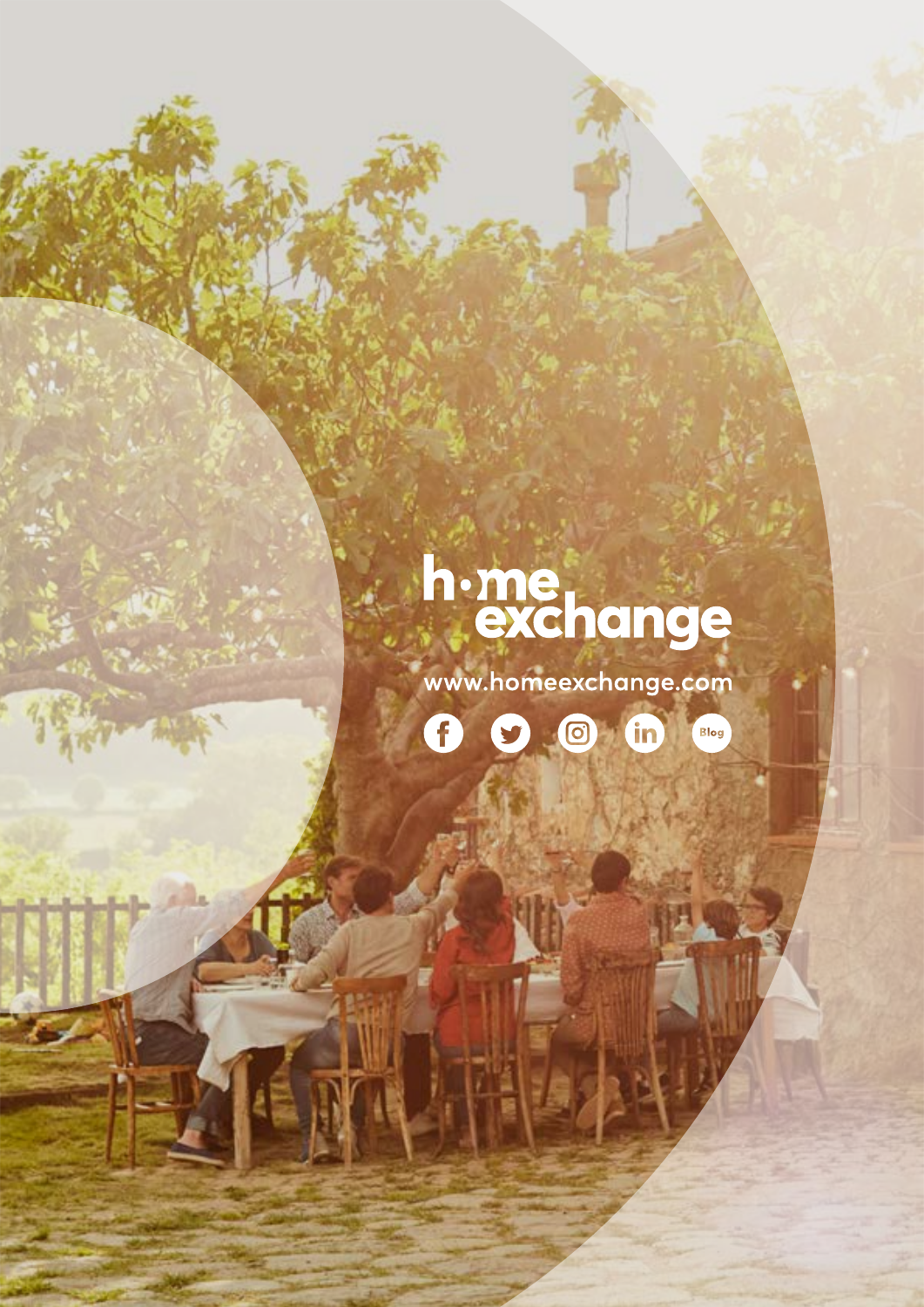**Welcome to HomeExchange. Warmer welcomes, anywhere in the world.**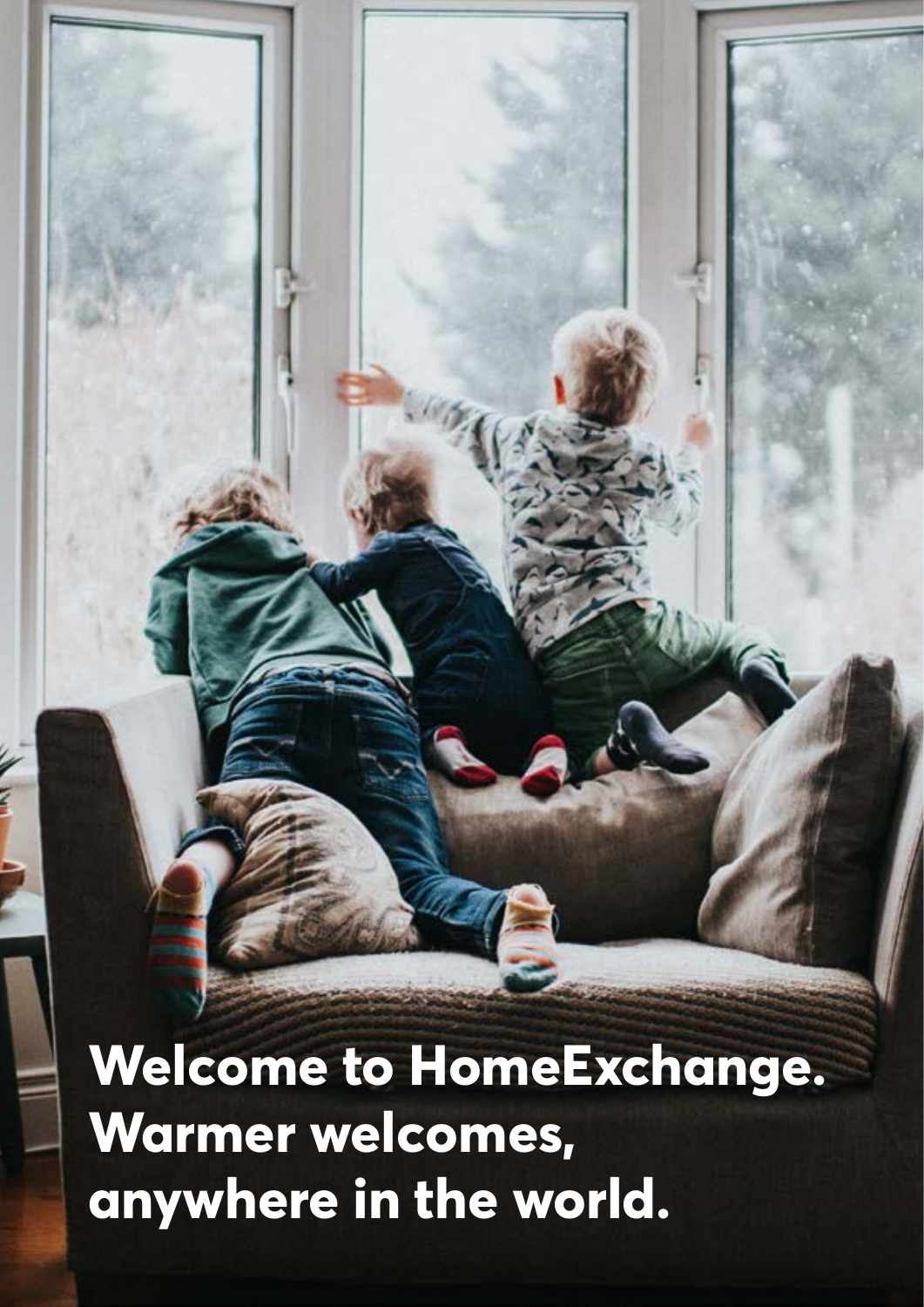# Ab<sub>utus</sub>

### **We are HomeExchange, the #1 home exchange community in the world**

**HomeExchange** is a service that allows people from all over the world to exchange their homes easily, seamlessly, and without money changing hands. As the most trusted home exchange community in the world, **HomeExchange** offers authentic, responsible, and affordable holiday opportunities for everyone to enjoy with.

### **We want to open up the tourism industry by offering something more**

Staying in paid accommodation is increasingly perceived as cold and impersonal. **HomeExchange** offers a whole new experience: stay in real, authentic homes, and feel welcomed as guests.

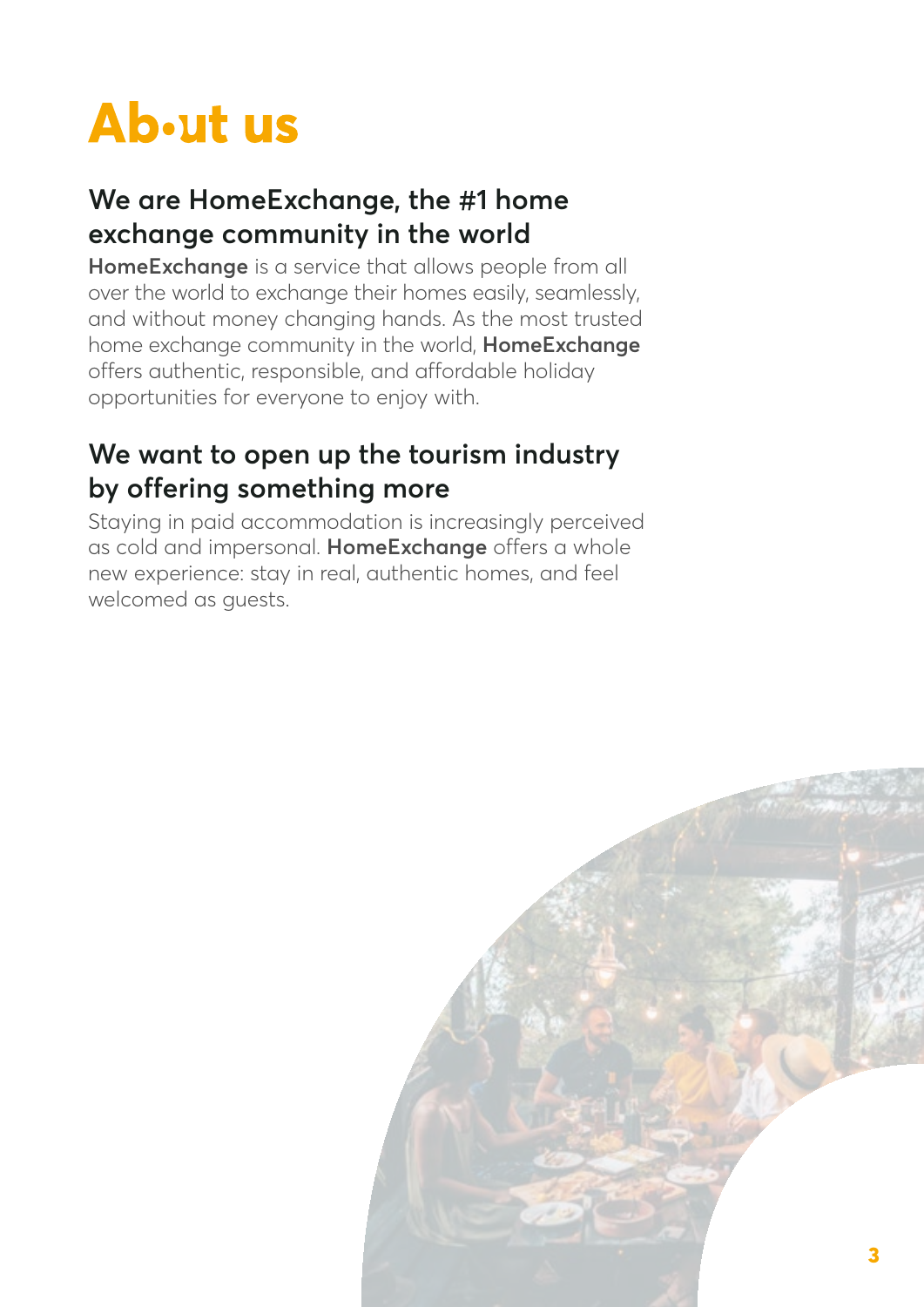### **How it work**

### **How GuestPoints revolutionized home exchange**

Based on the values of sharing and trust, **HomeExchange** has evolved the home exchange experience with its GuestPoints system which facilitates non-reciprocal exchanges.



#### **The classic exchange**

Exchange partners reciprocally stay in each others' homes, either during the same dates or non-simultaneously.



#### **The exchange with GuestPoints**

The guest will stay at a host's home, using a number of their GuestPoints. The host will be able to use these GuestPoints to go stay at another Member's home. Each Member receives GuestPoints to welcome them upon registration.

*For example:*

*A family who stays 6 nights in a Paris apartment worth 70 GP a night will give their host 420 GP. With these, the Paris family will be able to stay 4 nights in a 3 bedroom villa at the Costa del Sol worth 105 GP a night.*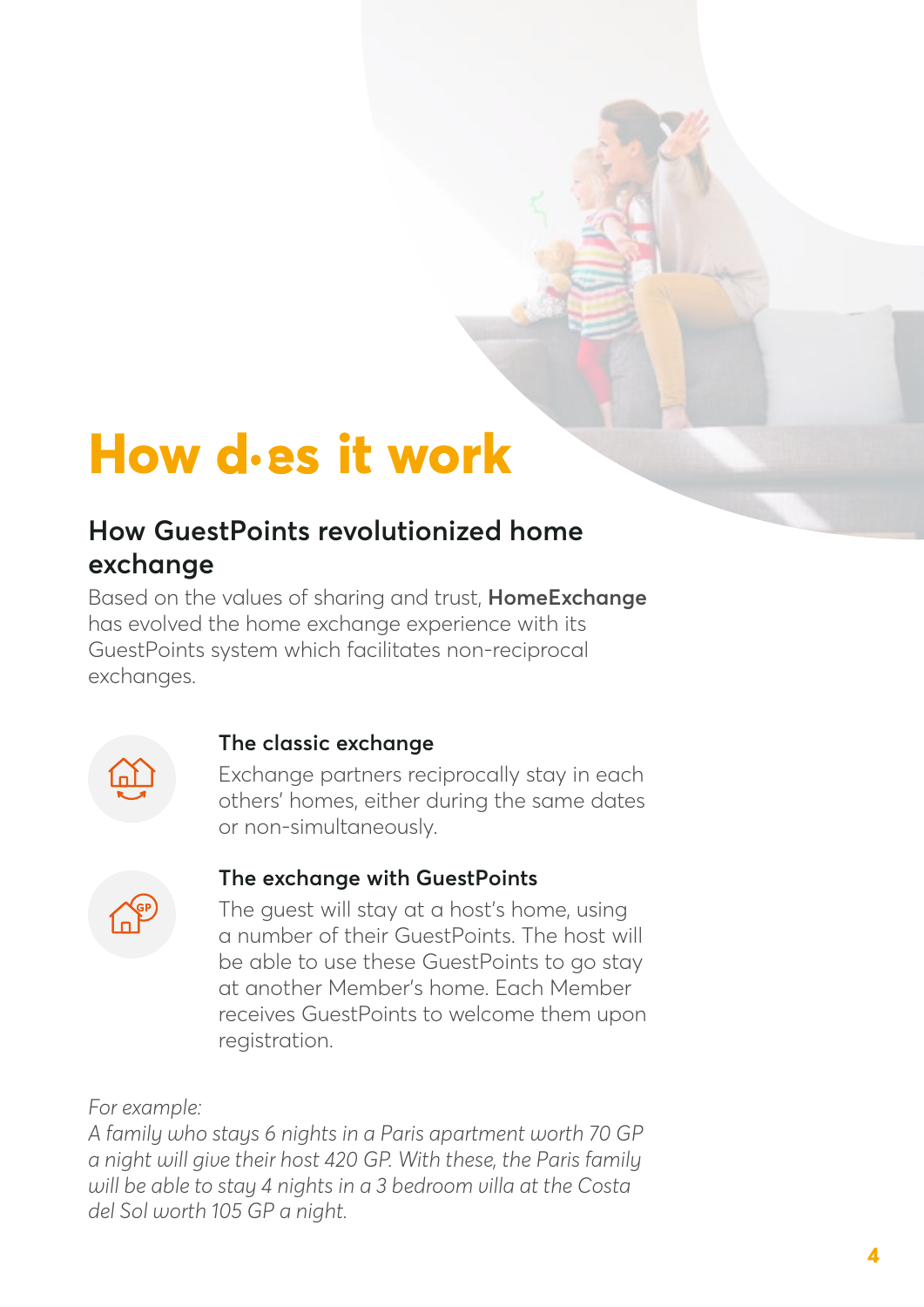# A subscription for **unlimited exchanges**





#### **CREATE YOUR PROFILE FOR FREE**

And your home profile, to present yourself to the community.





#### **FIND YOUR NEXT VACATION**

Searching among 450 000 homes and sending messages.





#### **GET THE 1 YEAR MEMBERSHIP FOR 130€**

Finalise your exchange and prepare your suitcase!

- Unlimited number of exchanges.
- Member Support at your fingertips.
- Assistance in the case of cancellation or non-compliance.
- Property damage coverage.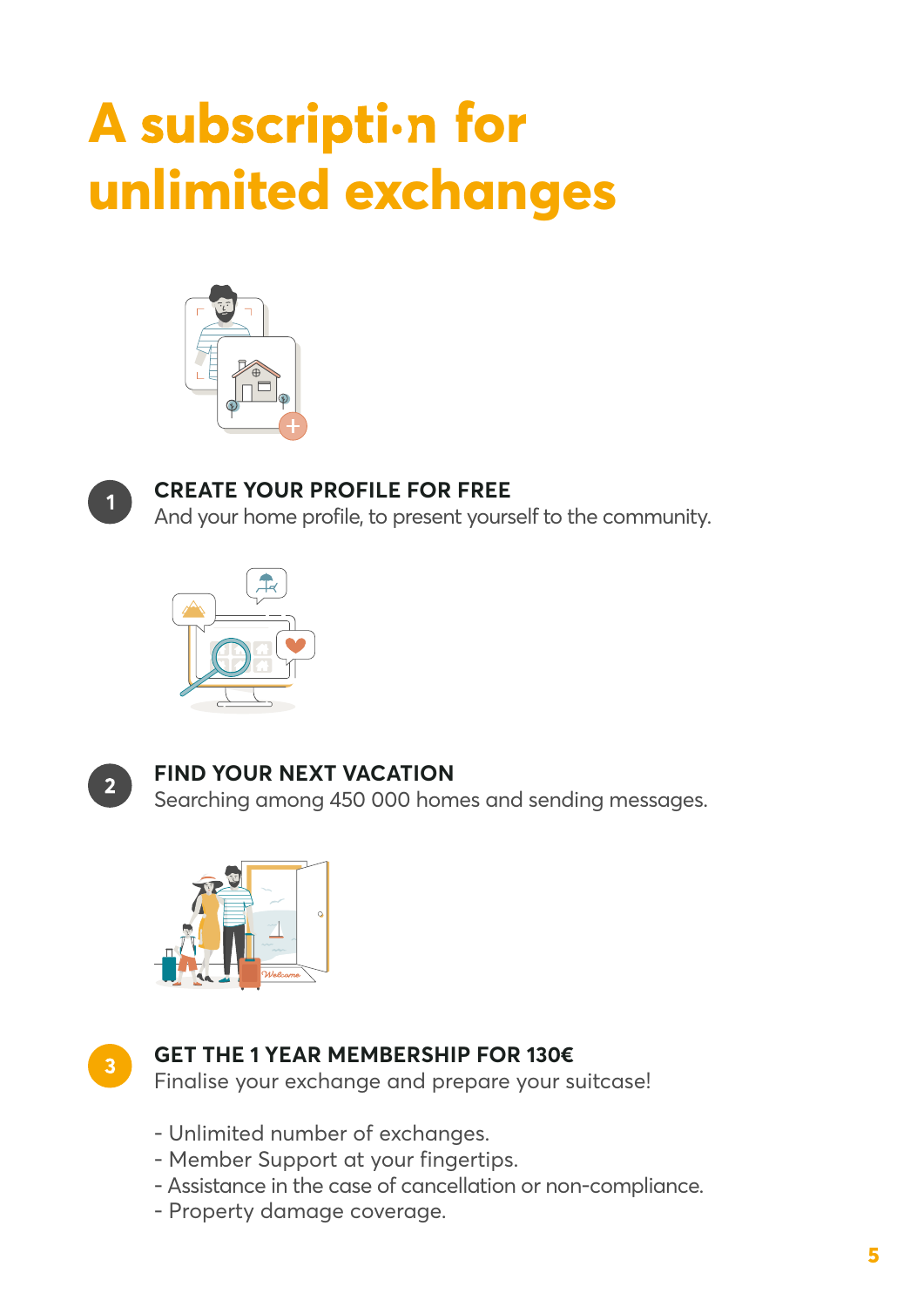### **6 steps to travel with HomeExchange**



**1** Register at **[HomeExchange.com](https://www.homeexchange.com/)**



**2** Complete your listing



**3** Choose your destination



**4** Contact Members



**5** Finalize the exchange



**6** Enjoy your vacation



#### **The HomeExchange app, home swap in your pocket!**

The HomeExchange mobile app is available for free on iOS and Android. It provides access to all available homes, allows users to update their profile, and chat directly with other users on their phones.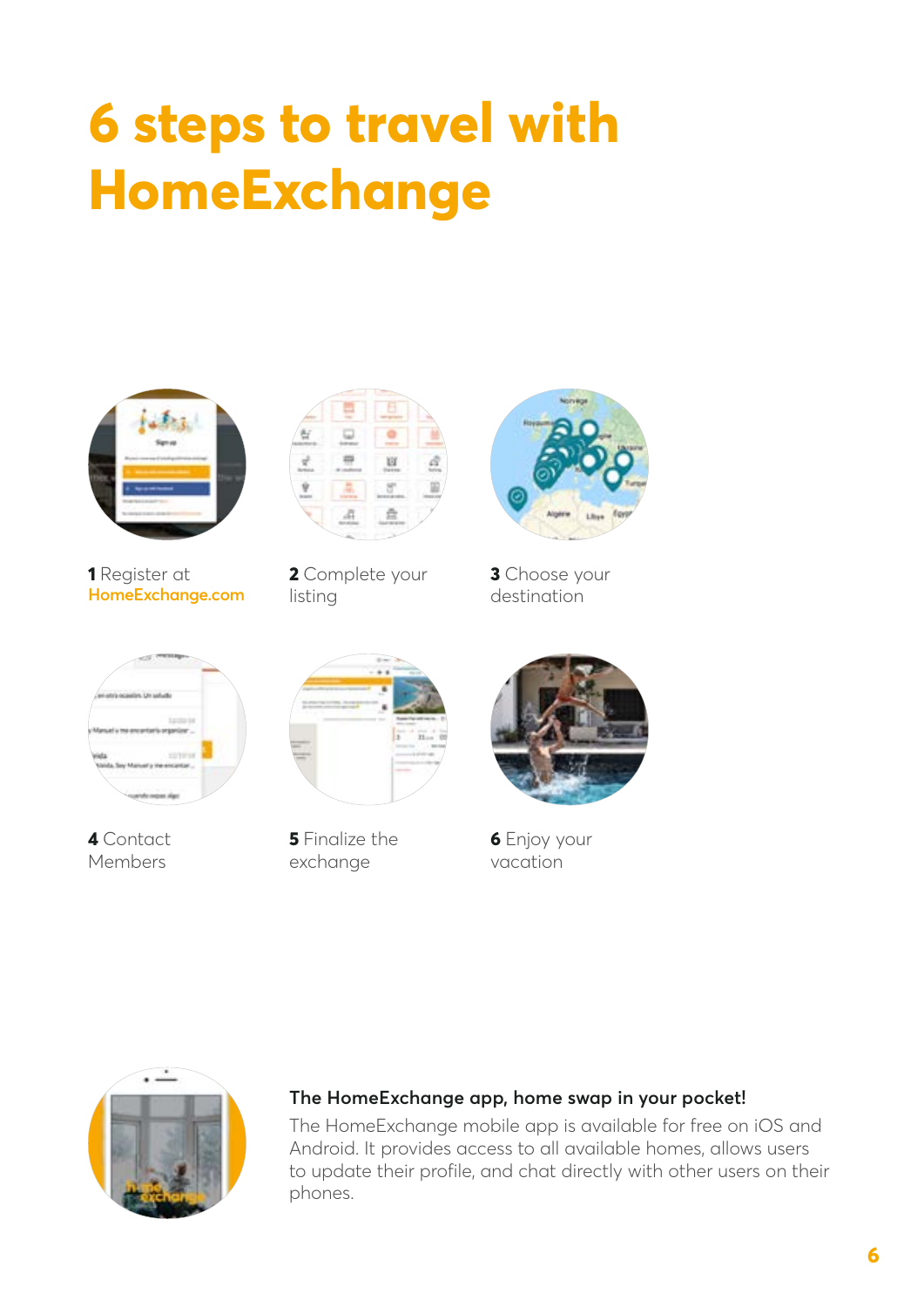# **Trust and security**

### **Profile Verification**

**HomeExchange** verifies the identity, address and contact details of its Members: a guarantee of trust for users, who can thus receive requests for exchanges with complete assurance.

### **Member Support**

Our team is available to all Members to give them advice on the practice of home-exchanging that may be new to them, guide them in their research and answer all their questions. In case of emergency, our multilingual support team is available 24/7.

### **Our Guarantees**

Our team accompanies our Members and protects all exchanges in case of unforeseen events.

| Our Commitments to Guests                                                                                                                                     | Our Commitments to Hosts                                           |
|---------------------------------------------------------------------------------------------------------------------------------------------------------------|--------------------------------------------------------------------|
| <b>Cancellation protection</b><br>Compensation up to $\epsilon$ 700 per<br>week and support in case of<br>cancellation or non-compliance.                     | 500 € deposit<br>from the quest to cover any<br>potential damages. |
| <b>Compliance guarantee</b><br>Proposal of an alternative<br>solution if the accommodation<br>does not correspond to the<br>initial description of the house. | <b>Property damage</b><br>with a coverage of up to<br>£1,000,000.  |
| Damage coverage<br>Property damage protection<br>of up to £1,000,000.                                                                                         | Assistance in case of theft                                        |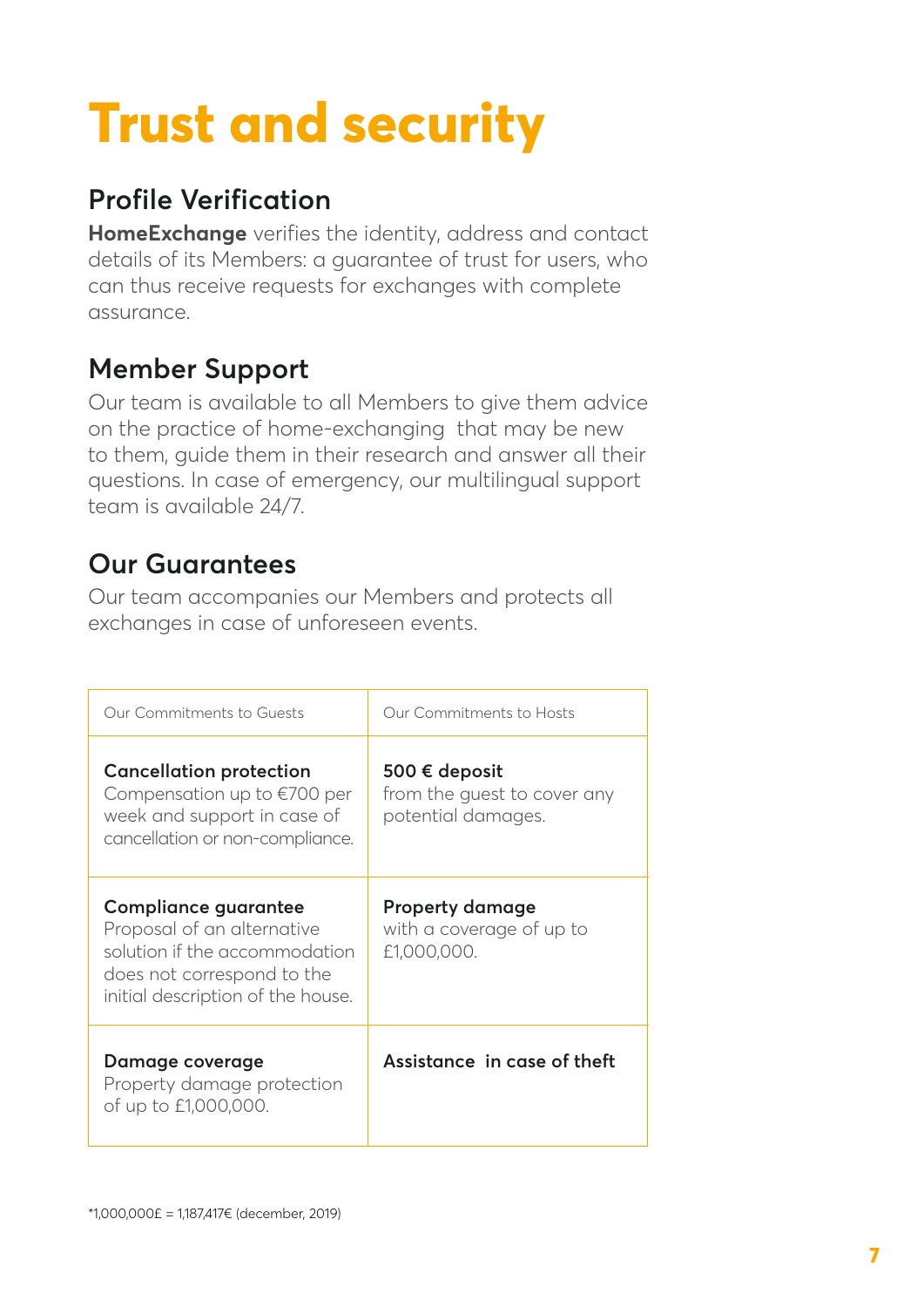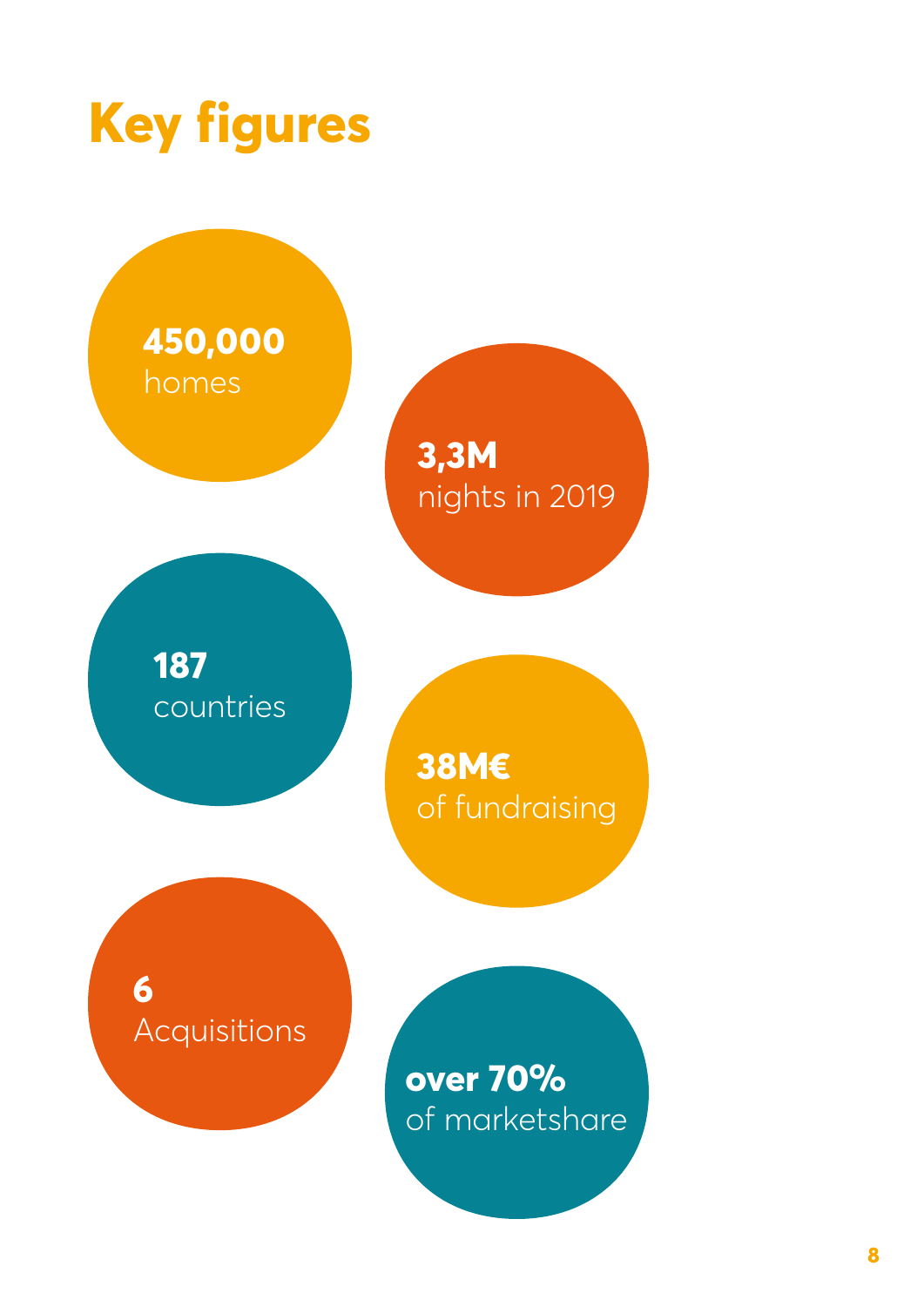### **popular countries\***



\*Based on total number of exchange nights in 2019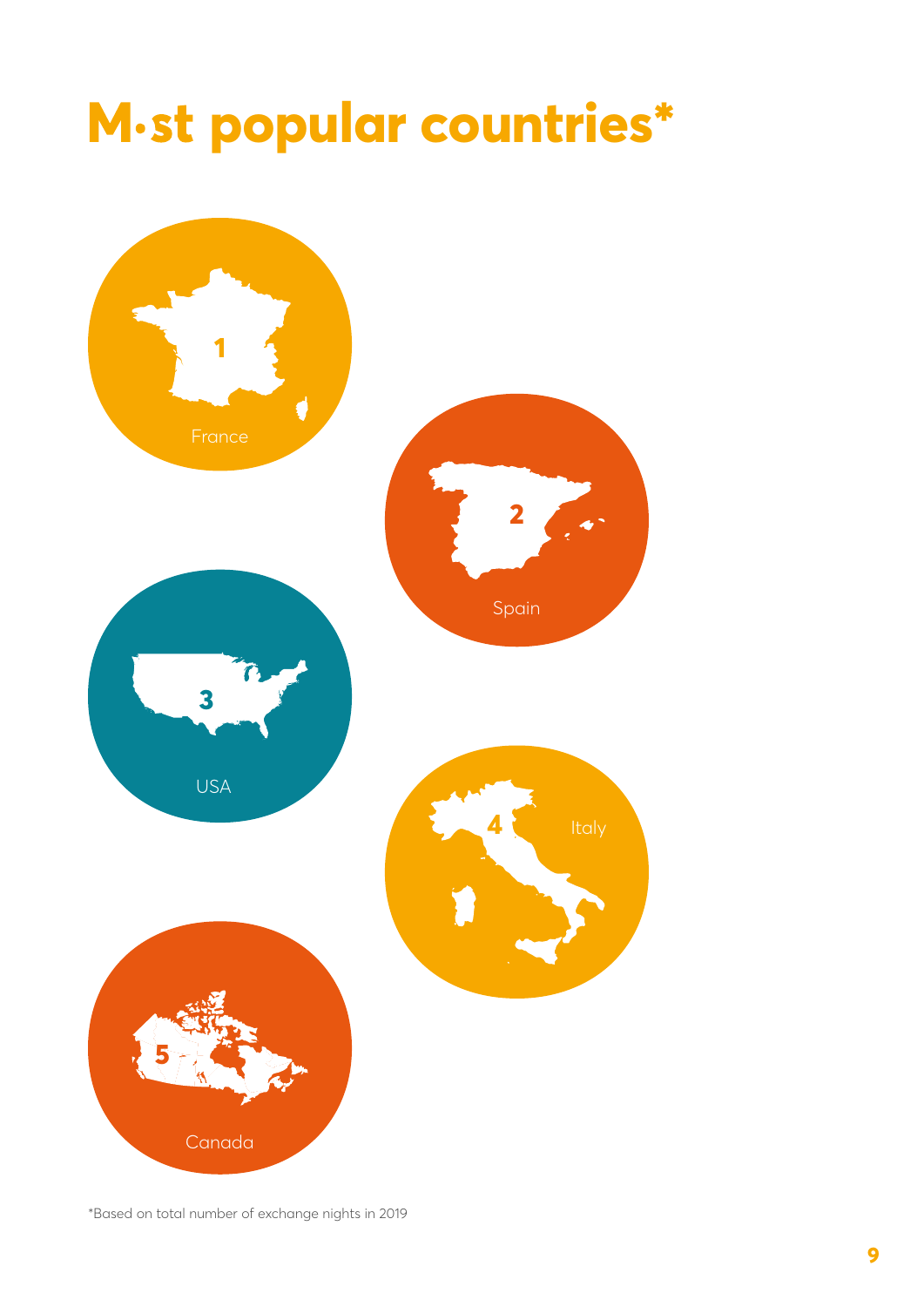# **C.mmunity**

Day after day, we work to build the future of travel by celebrating home exchange as an authentic, human way to travel. Let's explore the interconnected foundation of our worldwide **HomeExchange** community! The **HomeExchange** community is made of more than just the collection of people involved, it is about a common desire to discover, care, share, and (most of all) welcome our fellow travelers.



28% Families with teenagers 12% Families with young kids

24% Empty nesters 8% Retirees





13% Couples 13% Single travelers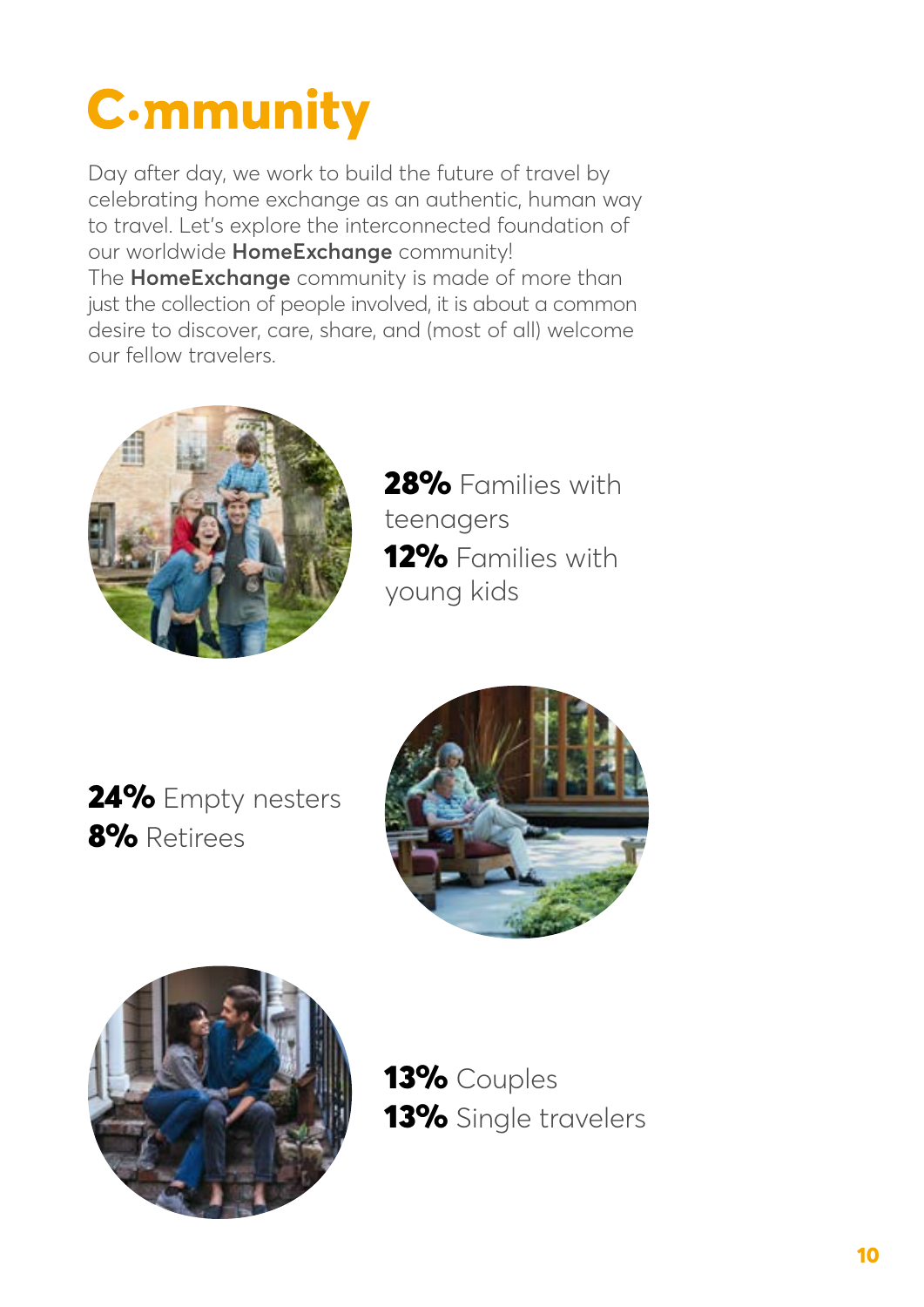# **Who are our Members**



#### **Javier Ferre Spain**

"**HomeExchange.com**, a way of life! Since I joined HomeExchange.com, the way that I travel has changed dramatically for the better. I feel I no longer go to places as a tourist but as a member of the different communities I visit. I have been able to visit and get to know places I wouldn't have been to otherwise. These stays have enabled me to get to know the places, the cities, and, most importantly, the people in a way I couldn't have dreamt of. Being at home when you travel and you are away is a very comforting experience and by doing so I have met very interesting people. Some of them have become real friends for life."



#### **Sarah UK**

"Every area has beautiful spots. Sometimes you will meet owners. Always you feel a warm welcome in houses from exchangers. Children find other toys in other houses. We visit Paris for 4 days before the Ballon programm. People from Paris never came back. We could pick up the key at a restaurant on the street. Great hospitality."



#### **Chiara Pasquini Italy**

"Me and my family have made tens of exchanges over about 12 years, totally changing our idea of traveling and, in a sense, changing our life.

Apart from being practical and cost-effective, **HomExchange** offers countless further advantages of no less importance. Through HomExchange we have been allowed to meet amazing people, visit the places less travelled and experience the wonders of the real world. To us it isn't just travelling, it's mingling with the other swappers, making long-lasting genuine friendships."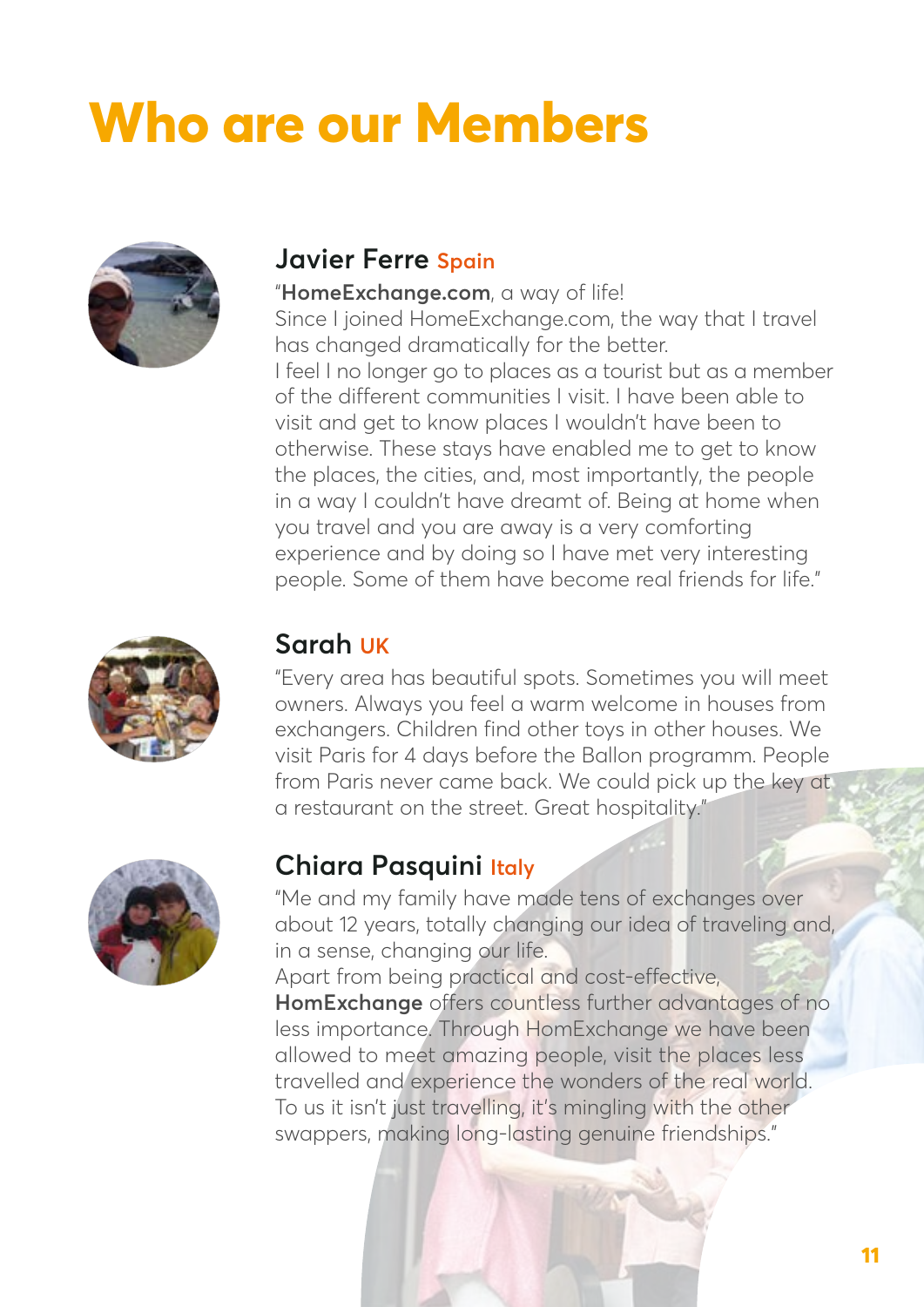### **HomeExchange and responsible tourism**

**HomeExchange allows travelers to flee from mass tourism, and travel more responsibly.**

**HomeExchange** has the ingredients to be the most responsible way to travel. We value local tourism and promote a more egalitarian and circular tourism. We defy standardized tourism and oppose destruction of ethical values. Unlike other modes of travel focused on competitive bidding, **HomeExchange** does not create ghost towns. It allows for a return to authenticity, and the chance to rediscover diverse landscapes and cultures off the beaten path.

At **HomeExchange,** we believe that traveling means experiencing and fully immersing yourself in the local culture, not just observing it from a hotel window.

At **HomeExchange,** we believe that all travelers should act as both guests and contributors, not as spectating tourists.

At **HomeExchange,** we believe we should all think about the environmental impact of our travels to help us make the right choices.

To share the simple solutions and information that can inspire everyone's holiday choices, **HomeExchange** launched its dedicated Instagram account: **@WeTravelResponsible**

*In 2019, 85% of European HomeExchangers chose to travel in their own country or in Europe. Feel free to contact us for more data.*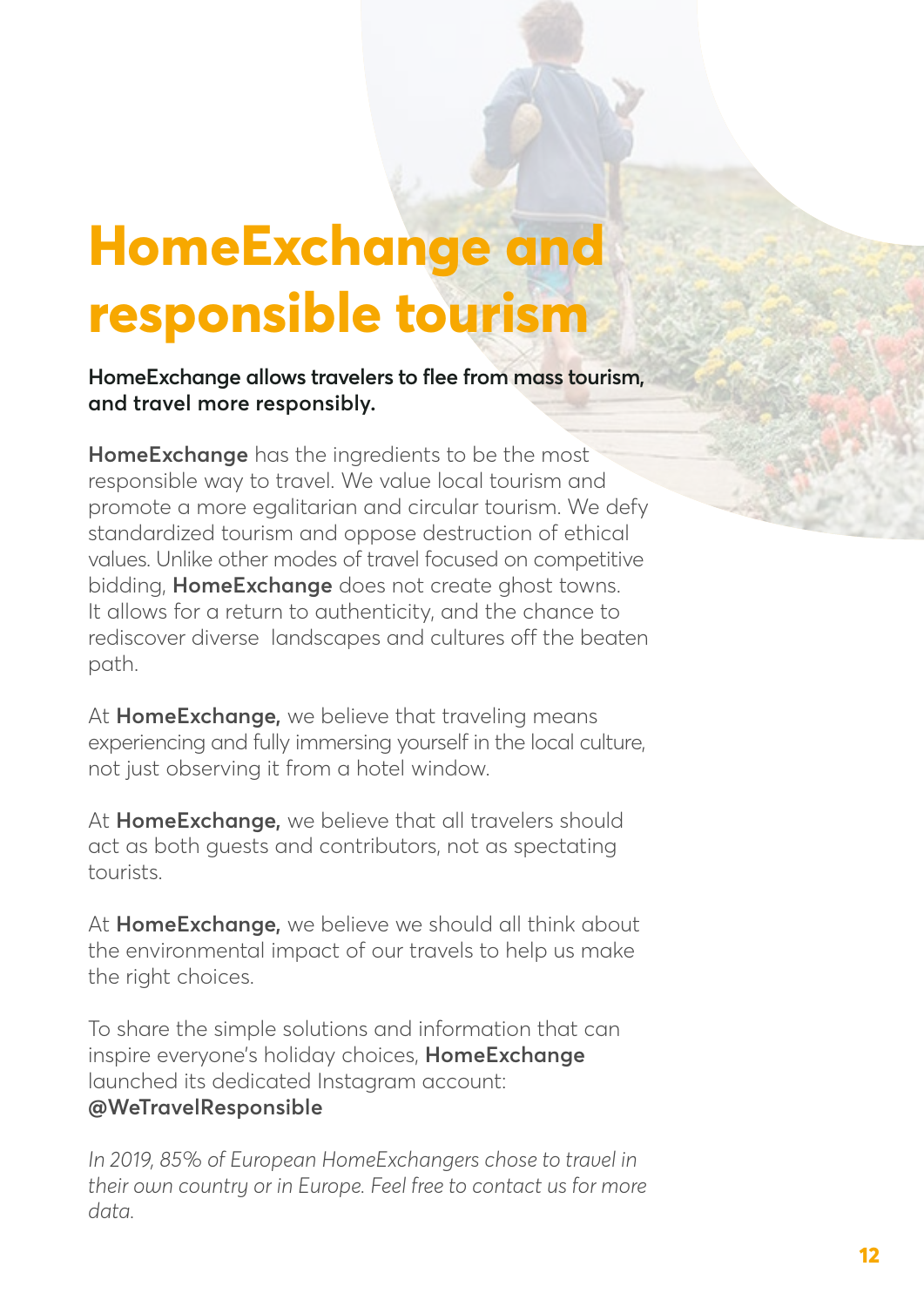# **Our (1)**

### **Early days**

While the concept of home exchange has been around for ages, and was particularly popular within the academic community, it grew immensely in the early '90s with the rise of the internet and personal computers.

**HomeExchange** revolutionized the experience by becoming the first organized home swap service online. It took a trending vacation service from analog to digital and made it easily accessible to a global audience.

In 2006, the Nancy Meyers romantic comedy "The Holiday," starring Kate Winslet, Cameron Diaz, Jude Law, and Jack Black, featured the site in a blockbuster film. This much-loved romantic comedy considerably increased the awareness and popularity of HomeExchange, as a true pioneer of the sharing economy.

### **From pioneer to innovator**

Based on the fundamentals of trust, authenticity and free hospitality, home exchange still needed a great product to go to the next stage. The home swap platform **GuesttoGuest**, founded in 2011, elevated the exchange experience to another level, thanks to three major innovations: the GuestPoint system allowing flexibility and non-reciprocal exchanges, free website access and a guarantee program to increase trust.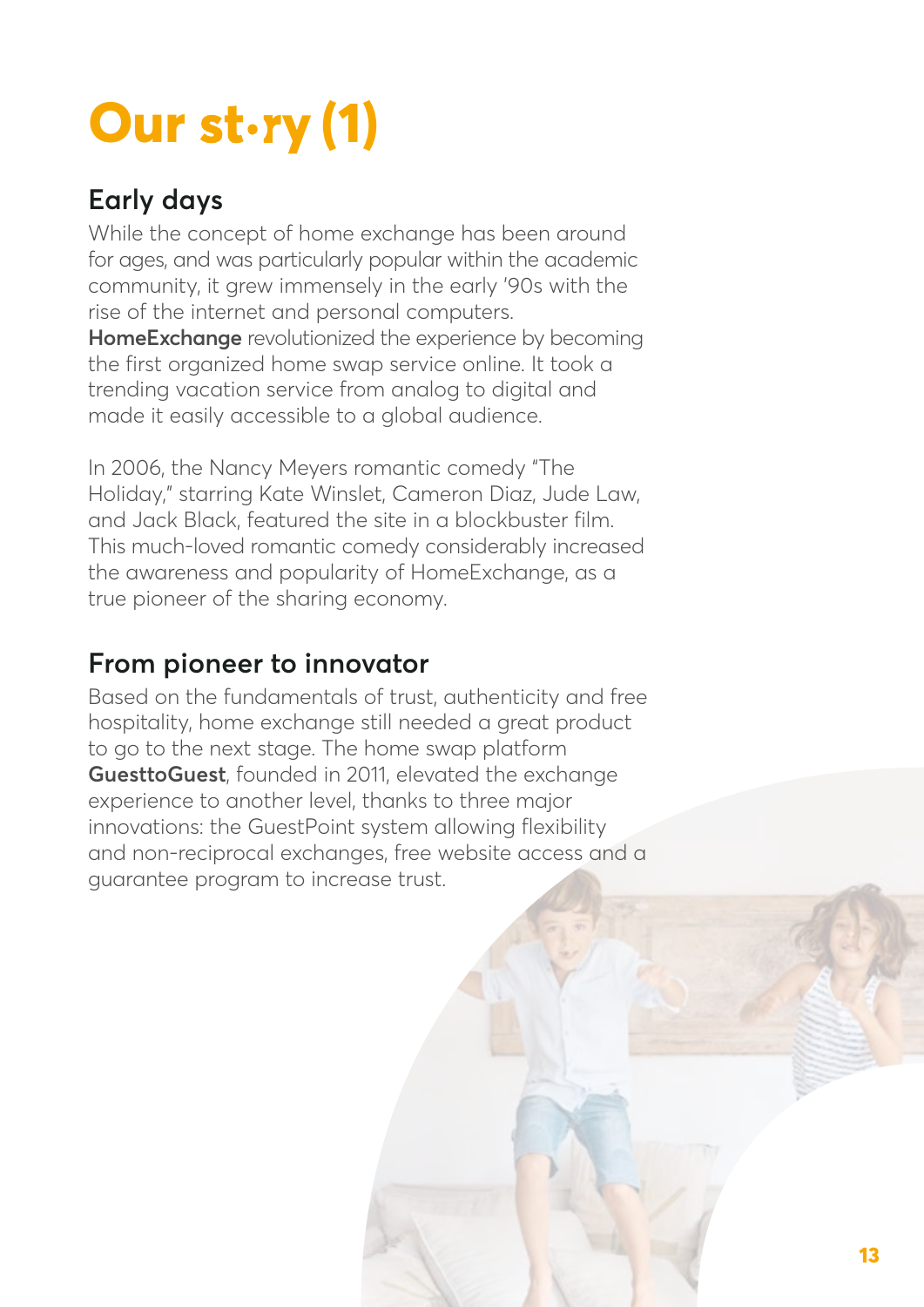# **Our (2)**

CEO **Emmanuel Arnaud** and President **Charles-Edouard Girard** saw the potential for home exchange to become a mainstream way to travel by offering an alternative to traditional commercial accommodation. The GuesttoGuest grew at a rapid pace, both organically and by notably acquiring European competitors like Itamos, Trampolinn, and HomeforHome.

When GuesttoGuest acquired **HomeExchange** in 2017, Arnaud and Girard took a decisive step in becoming a global leader within the peer-to-peer hospitality market. This was only reinforced by the acquisition of the Canada-based platform EchangedeMaison. It was time to create an integrated platform for the growing, enthusiastic community of home exchangers worldwide.

### **From innovator to game changer**

2018 marked a turning point in the long history of home exchanging, when these diverse communities were united under their flagship brand, **HomeExchange**. As the undisputed global leader and most trusted home exchange community in the world, **HomeExchange** offers authentic, sustainable, and affordable holiday opportunities for everyone to enjoy. And with over 450,000 homes in 187 countries, **HomeExchange** reaches a large audience of travelers from around the world who are looking for authentic, priceless travel experiences. While rental platforms are struggling with an increasingly regulated environment, and cities around the world are fighting back on the expansion of rental businesses posing as the "sharing economy", **HomeExchange** is an attractive alternative and decidedly the next wave of peer-to-peer hospitality.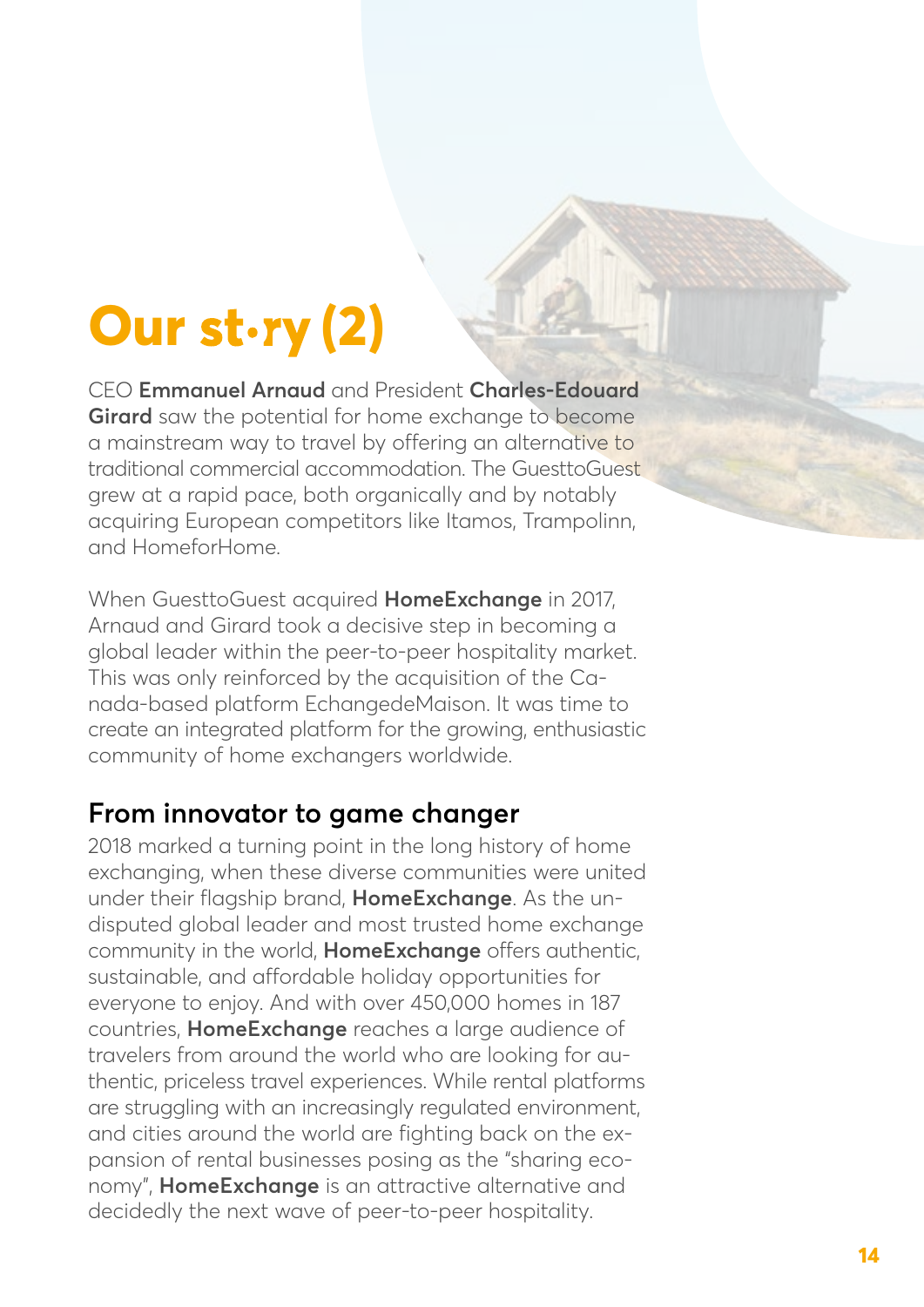# **HomeExchange selected to be part of Next40**

In 2019, the French government selected **HomeExchange** as one of the 40 most promising start-ups, with the potential to become a world leader.

FrenchTech Next40 chose **HomeExchange** based on economic performance, and the potential and goal of international growth.

**[Learn more about the Next40](https://lafrenchtech.com/en/how-france-helps-startups/next40-2/)**



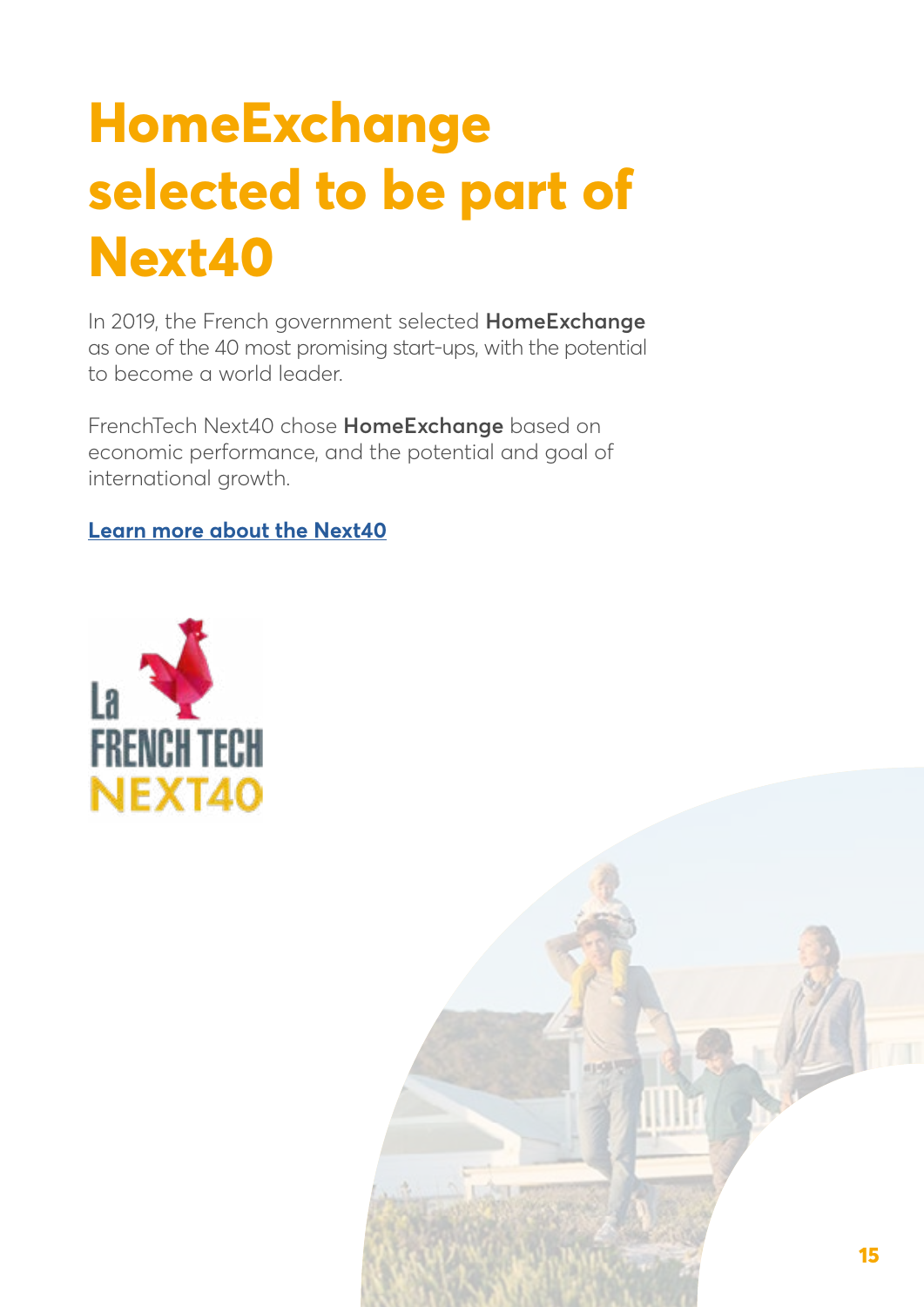### **Our** f-unders

**Emmanuel Arnaud** is the CEO of HomeExchange and President of FrenchTech Boston. A graduate of HEC Paris and the Harvard Kennedy School, he has combined his passion for sustainable development with his passion for traveling to revolutionize the home exchange market. Arnaud founded GuesttoGuest in 2011. In 2017, GuesttoGuest acquired U.S.-based HomeExchange, creating a world leader in the home swapping market. Arnaud is a sharing economy insider with management, entrepreneurship, start-up and leadership expertise. He is a frequent keynote speaker and panellist at travel, technology and other events. He is the recipient of Echo Touristique's "Person of the Year 2017" trophy for innovation. Based in Boston, Arnaud is also a father of four children adn very passionate about travel.

#### $\Omega$  fn

**Charles-Edouard Girard** is a graduate of Centrale Paris where he earned a degree in engineering. He began his career in a consulting firm as a digital marketing specialist where he worked with companies in the publishing and pharmaceutical industries. He later embraced his entrepreneurial spirit and founded two e-commerce companies. Through it all, Charles-Edouard acquired a strong experience as a business executive and gained a deep knowledge of digital marketplaces. Based in Paris, Charles-Edouard is the father of three children and is an enthusiastic home exchanger.

In 2018, he won the "Prix Groupama Créateur de Confiance" for GuesttoGuest.